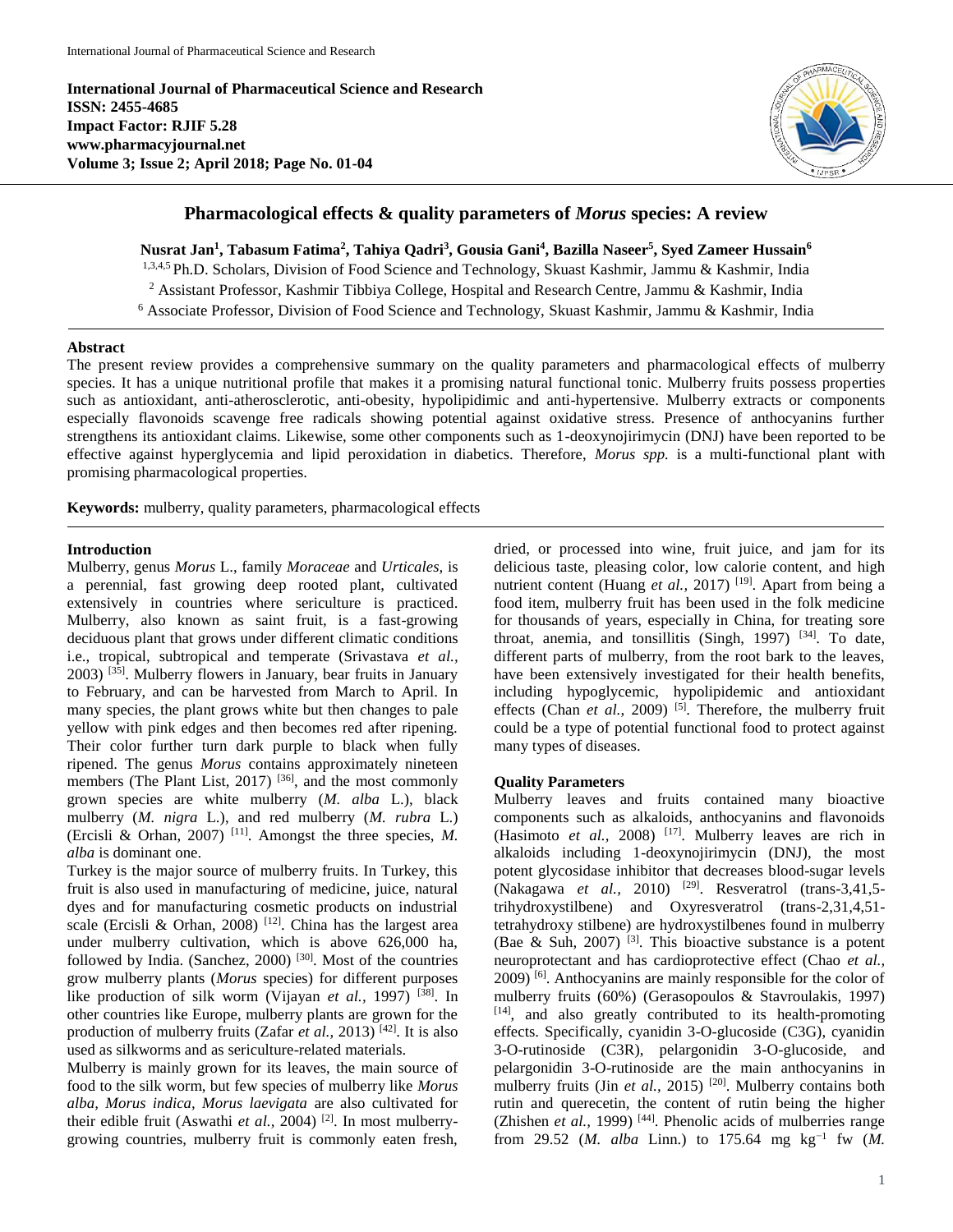*atropurpurea* Roxb) (Zhang *et al.,* 2008) [43], with hydroxybenzoic and hydroxycinnamic acids derivatives being the main components (Sánchez-Salcedo *et al.,* 2015) [31] .

Mulberry plants also include nutritive compounds like proteins, carbohydrates, fats, fibers, minerals and some vitamins or their precursors (Table 1). The principal sugars found in mulberry are glucose and fructose (Mahmood *et al.,* 2012) [28]. Malic acid is the most predominant organic acid found in mulberry with a range of 123–218 mg/g followed by citric acid (21–41 mg/g) (Ercisli & Orhan, 2008)<sup>[12]</sup>. Linoleic acid (18:2) is the dominant fatty acid (53.57– 64.41%) in all black mulberry genotypes, and followed by palmitic acid (16:0) (11.36–16.41%) (Le *et al.,* 2013) [25] . A total of 18 amino acids, including all nine essential amino acids required by humans, are found in mulberry fruit. The essential amino acid (EAA)/total amino acid (TAA) ratio is 42%, which is close to those of some high quality protein foods such as milk and fish (Jiang & Nie, 2015)<sup>[21]</sup>. Furthermore, Long chain fatty acids, fatty acid esters, fatty alcohols, aromatic alcohols, fatty aldehydes and fatty ketones were reported to be the major aromatic components in mulberry (Chen *et al.,* 2010) [7] .

| <b>Table 1:</b> Chemical composition of <i>Morus</i> species |  |  |  |  |  |
|--------------------------------------------------------------|--|--|--|--|--|
|--------------------------------------------------------------|--|--|--|--|--|

| <b>Content</b>  | <b>Type</b> | <b>Content</b>                  |
|-----------------|-------------|---------------------------------|
| $1.25 - 4.75$ g | Minerals    |                                 |
| 85.57-91.00%    | N           | 0.83 %                          |
| $3.52 - 5.60$   | P           | $235 \text{ mg}/100 \text{ g}$  |
| 15.9-20.4%      | K           | $1141 \text{ mg}/100 \text{ g}$ |
| $0.88 - 1.38%$  | Ca          | $139 \text{ mg}/100 \text{ g}$  |
|                 | Mg          | 109 mg/100 g                    |
| $0.14 - 0.40\%$ | Na          | 60 mg/100 g                     |
| 13.11-15.03%    | Fe          | $4.3 \text{ mg}/100 \text{ g}$  |
| $6.33 - 8.18%$  | Cu          | $0.4 \text{ mg}/100 \text{ g}$  |
| $0.43 - 0.65\%$ | Mn          | $4.0 \text{ mg}/100 \text{ g}$  |
| $0.56 - 6.75%$  | Zn          | 3.1 mg/100 g                    |
|                 |             | 19.4-22.4 mg/100 g              |

*Sources***: (**Han *et al.,* 2012; Ercisli & Orhan, 2007) [16, 11] .

#### **Pharmacological Effects**

Mulberry has higher content of polyphenols including flavonoids, anthocyanins, and carotenoids (Bae & Suh, 2007) [3]. Extracts of mulberry fruits posse a wide scope of biochemical activities such as scavenging free radicals, antihyperlipidemia and anti-atherogenic (Bae & Suh, 2007)<sup>[3]</sup>.

# **i) Antioxidant Activity**

The antioxidant capacity of fruit is correlated well with the level of oxygen radical scavengers, such as phenolic compounds (Giampieri *et al.*, 2012)<sup>[15]</sup>. Researchers have shown that mulberry fruits have higher polyphenols as compared to other berries (Lee *et al.*, 2009)<sup>[26]</sup>.

Mature fruits are rich in anthocyanins, which are excellent antioxidant agents with stronger free radical scavenging activity than vitamin C (Du *et al.,* 2008) [9] *.* The highest antioxidant activity is found in developing leaves of mulberry followed by young leaves and then matures fruits (Chan *et al.,*  $2016$ )<sup>[4]</sup>.

# **ii) Anti-diabetic Activity**

Mulberry leaves are also used in treatment of diabetes mellitus

worldwide mostly in the form of soft drinks, carbonated beverages and tranquilizers. From the root bark of the mulberry tree, a very active medicinal compound, 1 deoxynojirimycin (DNJ) has been isolated, which is also known as moranoline.

Mulberry 1-deoxynojirimycin (DNJ) is a glucose analogue with an NH group. DNJ is a naturally occurring alkaloid from the mulberry tree (Yagi *et al.*, 1976)<sup>[40]</sup>. In the subsequent decades, DNJ has gained increasing attention as one of the most potent α-glycosidase inhibitors (Watson *et al.*, 2001)<sup>[39]</sup>. DNJ inhibits  $\alpha$ -glucosidase in the small intestine by binding to its active site, resulting in a decrease of glucose absorption and blood sugar levels (Junge *et al.*, 1996)<sup>[22]</sup>. In vivo studies have supported the administration of mulberry containing DNJ to suppress the postprandial increase of blood glucose levels (Kong *et al.*, 2008)<sup>[24]</sup>.

#### **iii) Hypolipidimic and Anti-obesity Activity**

*Morus alba* is traditionally used for hypolipidemic activities. Six compounds have been identified in mulberry which possesses hypolipidemic effects (Ahmad et al., 2013)<sup>[1]</sup>. Seventy percent alcohol extract obtained from root bark of mulberry acts as potent hypocholesterolemic nutrient and inhibits lipid peroxidase formation in hypocholesterolemic rats (El-Beshbishy *et al.*, 2006)<sup>[10]</sup>. Moracin present in mulberry leaves are capable of inhibiting lipid peroxidation that strongly indicates their role as scavenger (Sharma *et al.,*  $2001$ ) <sup>[33]</sup>. Also, in vivo studies of DNJ reported anti-obesity effect of mulberry (Tsuduki *et al.*, 2013)<sup>[37]</sup>.

# **iv) Anti-hypertensive effect**

Hypertension is an important worldwide public health challenge, and is a leading cause of cardiovascular, retinal and kidney diseases (Savica *et al.*, 2010)<sup>[32]</sup>. γ-Aminobutyric acid (GABA) is a four-carbon amino acid that acts as one of the major inhibitory neurotransmitters in the central nervous system (Kimura *et al.*, 2002)<sup>[23]</sup>.

Mulberry leaves (ML) exert their antihypertensive activity because leaves of *M. alba* L. contain considerable levels of γaminobutyric acid (GABA) It has been reported that single administration of a water extract from mulberry leaves (WEML) lowers systolic blood pressure (SBP) transiently (Yang *et al.*, 2012)<sup>[41]</sup>.

### **v) Anti-atherosclerotic effects**

Atherosclerosis, a chronic inflammatory disease characterized by the accumulation of lipids in the arterial intima, is widely accepted as a main cause of cardiovascular disease (Libby,  $2002$ ) <sup>[27]</sup>. Oxidative low-density lipoprotein (oxLDL) is an important atherogenic factor (Hertog, 1993)<sup>[18]</sup>. Consumption of a diet rich in natural antioxidants is associated with attenuation of the development of atherosclerosis (Gendron *et al.,* 2010) [13] .

The studies have reported that feeding mulberry water extracts reduces severe artherosclerosis in the aorta by 42-63%. The levels of triglyceride, cholesterol and low-density lipoprotein cholesterol (LDL-C) decreases due to consumption of mulberry (Chen *et al.,* 2005) [8] .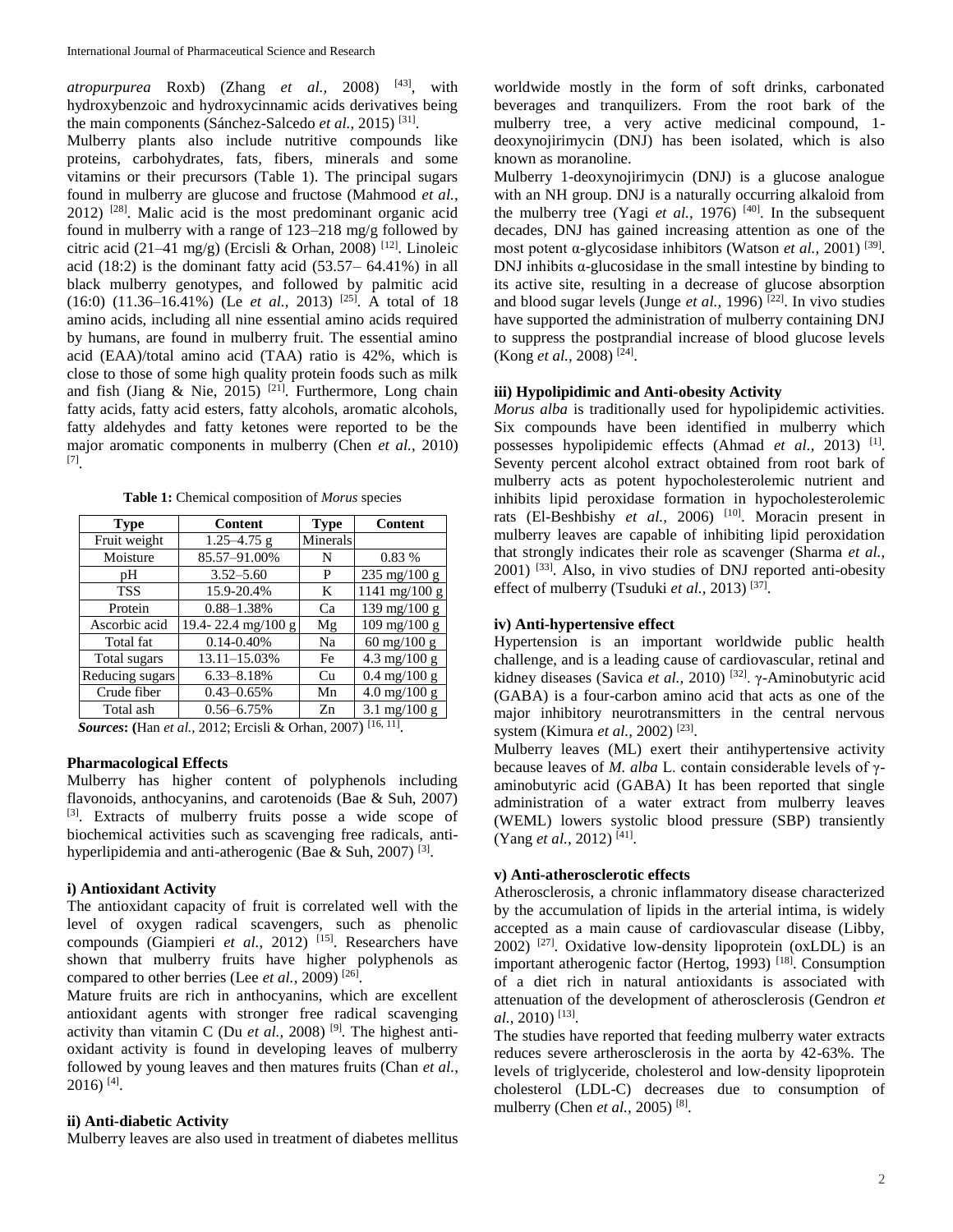### **Conclusion**

The present review concludes the pharmacological importance of Morus species and their nutritional compounds. A thorough analysis of the literature revealed that Morus species and their medicinally active phytochemicals exhibit broad range of biomedical activities including antioxidant, anti-diabetic, hypolipidimic, anti-obesity, anti-hypertensive and antiarthrosclerosis. These plants have also shown remarkable role in food, textile, and pharmaceutical industries. It was observed that they possess strong antioxidant activity due to the presence of phenolic compounds especially flavonoids and anthocyanins that have vigor to eradicate free radical production. These broad ranges of activities of mulberry plants appeal for further research and inspection of their pharmaceutical and medicinal potential.

# **References**

- 1. Ahmad A, Gupta G, Afzal M, Kazmi I, Anwar F. Antiulcer and antioxidant activities of a new steroid from Morus alba. Life Sci, 2013; 92(3):202-210.
- 2. Aswathi AK, Nagaraja GM, Naik GV, Kanginakudru S, Thangavelu K, Nagaraju J. Genetic diversity and relationships in mulberry (genus Morus) as revealed by RAPD and ISSR marker assays. BMC Genet. 2004; 5, 1.
- 3. Bae SH, Suh HJ. Antioxidant activities of five different mulberry cultivars in Korea. LWT-Food Sci Technol. 2007; 40:955-962.
- 4. Chan EWC, Lye, PY, Wong SK. Phytochemistry, pharmacology, and clinical trials of Morus alba. Chinese Journal of Natural Medicines. 2016; 14(1):0017-0030.
- 5. Chan KC, Ho HH, Huang CN, Lin MC, Chen HM, Wang CJ. Mulberry leaf extract inhibits vascular smooth muscle cell migration involving a block of small GTPase and Akt/NF-kappaB signals. J Agric Food Chem. 2009; 57:9147-9153.
- 6. Chao WW, Kuo YH, Li WC, Lin BF. The production of nitric oxide and prostaglandin E2 in peritoneal macrophages is inhibited by Andrographis paniculata, Angelica sinensis and Morus alba ethyl acetate fractions. J Ethnopharmacol. 2009; 122(1):68-75.
- 7. Chen J, Kan JQ, Yang RS. Gas chromatography-mass spectrometric analysis of aroma components in mulberry from different varieties. Food Science (Chinese). 2010; 31:239-243.
- 8. Chen CC, Liu LK, Hsu JD, Huang HP, Yang MY, Wang CJ. Mulberry extract inhibits the development of atherosclerosis in cholesterol-fed rabbits. Food Chemistry. 2005; 91:601-607.
- 9. Du Q, Zheng J, Xu Y. Composition of anthocyanins in mulberry and their antioxidant activity. J Food Compos Anal. 2008; 21:390-395.
- 10. El-Beshbishy HA, Singab AN, Sinkkonen J, Pihlaja K. Hypolipidemic and antioxidant effects of Morus alba L. (Egyptian mulberry) root bark fractions supplementation in cholesterol-fed rats. Life Sciences. 2006; 78:2724- 2733.
- 11. Ercisli S, Orhan E. Chemical composition of white (Morus alba), red (Morus rubra) and black (Morus nigra) mulberry fruits. Food Chemistry. 2007; 103(4):1380- 1384.
- 12. Ercisli S, Orhan E. Some physico-chemical characteristics of black mulberry (Morus nigra L.) genotypes from Northeast Anatolia region of Turkey. Sci Hortic. 2008; 116(1): 41-6.
- 13. Gendron ME, Theoret JF, Mamarbachi AM, Drouin A, Nguyen A, Bolduc V, Thorin-Trescases N, Merhi Y, Thorin, E. Late chronic catechin antioxidant treatment is deleterious to theendothelial function in aging mice with established atherosclerosis. Am. J. Physiol. Heart Circ. Physiol. 298, H2062−H2070, 2010.
- 14. Gerasopoulos D, Stavroulakis G. Quality characteristics of four mulberry (Morus sp) cultivars in the area of Chania, Greece. Journal of the Science of Food and Agriculture. 1997; 73(2):261-264.
- 15. Giampieri F, Tulipani S, Alvarez-Suarez, JM, Quiles JL, Mezzetti B, Battino M. The strawberry: composition, nutritional quality, and impact on human health. Nutrition. 2012; 28:9-19.
- 16. Han CM, Sun L, Wang CX, Zhao DC, Wang XF, Sun DY. Investigation on sensory traits of three varieties of fruit mulberry. Chinese Journal of Modern Agricultural Technology. 2012; 40:17650-17651.
- 17. Hasimoto NM, Genovese MI, Lajola FM. Absorption and metabolism of cyaniding-3-glucoside and cyaniding-3 rutinoside extracted from wild mulberry (Morus nigra L.) in rats. Natr Res. 2008; 28(3)1:98-207.
- 18. Hertog MGL, Feskens EJM, Hollman PCH, Katan MB, Kromhout D. Dietary antioxidant flavonoids and risk of coronary heart disease: the Zutphen Elderly Study. Lancet, 1993; 342:1007-1011.
- 19. Huang LX, Zhou YB., Meng LW, Wu D, He Y. Comparison of different CCD detectors and chemometrics forpredicting total anthocyanin content and antioxidant activity of mulberry fruit using visible and near infrared hyperspectral imagingtechnique. Food Chem. 2017; 224:1-10.
- 20. Jin Q, Yang J, Ma L, Cai J, Li J. Comparison of polyphenol profile and inhibitory activities against oxidation and α-glucosidase in mulberry (genus Morus) cultivars from China. Journal of Food Science. 2015; 80(11):C2440-C2451.
- 21. Jiang Y, Nie WJ. Chemical properties in fruits of mulberry species from the Xinjiang province of China. Food Chem. 2015; 174:460-466.
- 22. Junge B, Matzk M, Stltefuss J. Chemistry and structure activity relationships of glucosidase inhibitors. In J. Kuhlmann & W. Puls (Eds.). Handbook of experimental pharmacology Berlin: Springer. 1996; 119:411-482.
- 23. Kimura M, Hayakawa K, Sansawa H. Involvement of gammaaminobutyric acid (GABA) B receptors in the hypotensive effect of systemically administered GABA in spontaneously hypertensive rats. The Japanese Journal of Pharmacology. 2002; 89:388-394.
- 24. Kong WH, Oh SH, Ahn YR, Kim KW, Kim JH, Seo SW. Antiobesity effects and improvement of insulin sensitivity by 1- deoxynojirimycin in animal models. Journal of Agricultural and Food Chemistry. 2008; 56:2613-2619.
- 25. Le HD, Fallon EM, Kalish BT, de Meijer VE, Meisel JA., Gura KM, *et al*. The effect of varying ratios of docosahexaenoic acid and arachidonic acid in the